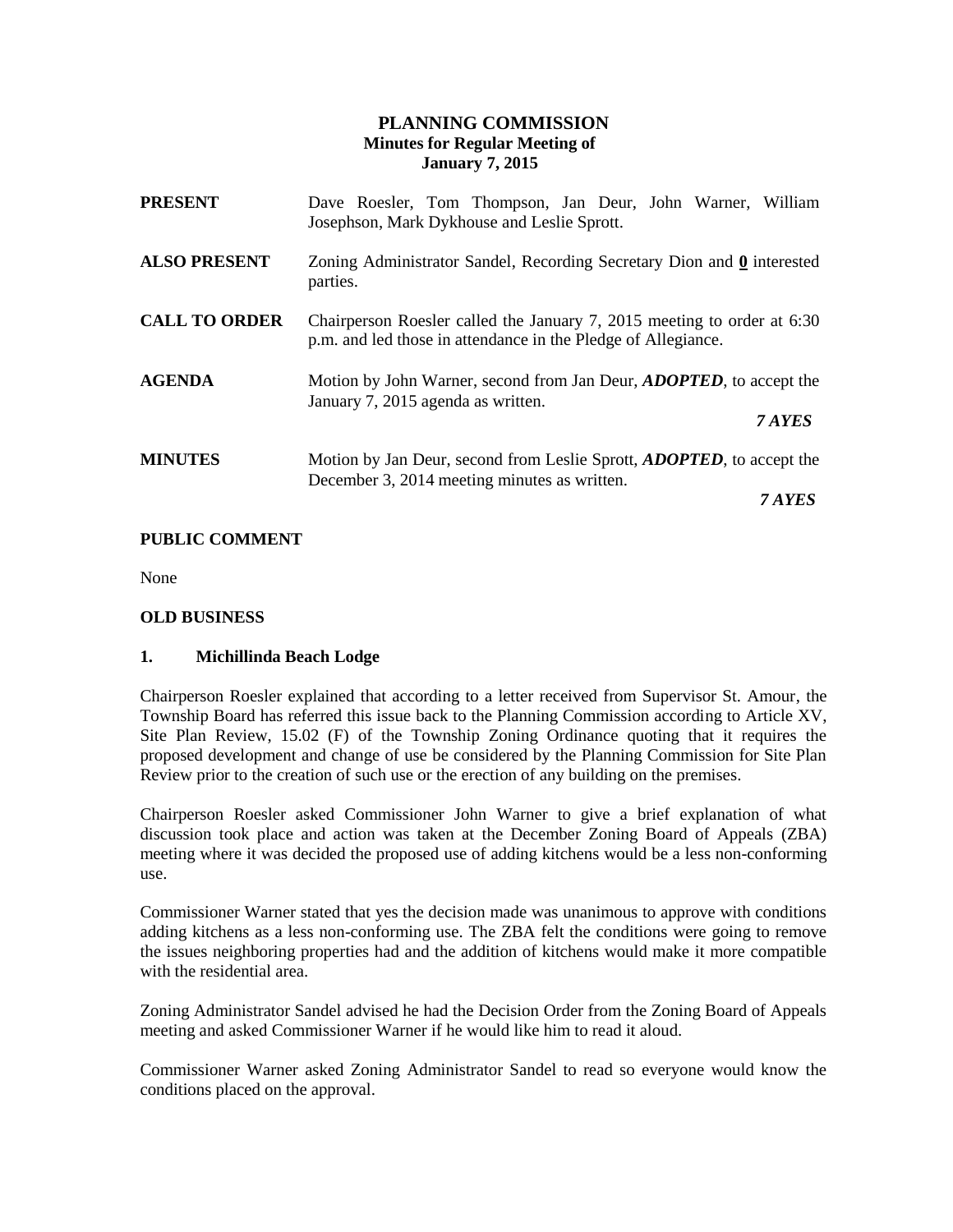Zoning Administrator Sandel read the following: Motion by Eileen Stoffan, second from Penny Larson, *ADOPTED*, to *APPROVE* the request as submitted to add kitchens as a less nonconforming use with the following stipulations: 1) No amplified music, 2) Sleeping capacity for Buildings  $1 \& 2$  replacing the lodge to 77 maximum or less if determined by the Fire Marshal, 3) No tents or recreation vehicles for occupancy on site, 4) Shall have management on site, 5) Units are for short term rental, 6) No events held in the existing pavilion.

*Roll Call Vote: Marcinkowski–AYE, Larson-AYE, Lernowich-AYE, Stoffan-AYE, Warner-AYE*

Commissioner Deur stated the Township Board vote was 5-2 to send this back to the Planning Commission. Originally, he did not believe it needs to go back, however, according to Attorney Even it does.

Chairperson Roesler was directed by Supervisor St. Amour to call Attorney Even for a better explanation of why this issue was being sent back to the Planning Commission. He asked Attorney Even what is expected, he referenced the fact that the Planning Commission cannot rule on the use and they have already approved the site plan in October. Attorney Even agreed the Planning Commission cannot change the use, however they can hold Public Hearing for Site Plan Review to be sure the conditions placed by the Zoning Board of Appeals will not adversely affect the public health, safety, or welfare.

It was discussed that the following have been approved and have become effective. The Planning Commission at their October 8, 2014 meeting approved the Site Plan with a few conditions. Zoning Administrator Sandel made the necessary changes on the Site Plan according to such conditions and the applicant, Parkland Acquisitions Three LLC (Mr. Rooks) signed the amended plan October 20<sup>th</sup> and Planning Chairperson Roesler signed on October 21<sup>st</sup>. The Zoning Board of Appeals decision that adding the kitchens was a less non-conforming use than the current use of the property, was made on December 8, 2014 and according to Article XIX Board of Zoning Appeals, Section 19.06 (C) Any decision of the Board shall not become final until the expiration of two (2) days from the date of the decision order, unless the Board shall find the immediate effect of such order is necessary for the preservation of property or personal rights and shall so certify on the record and (D) The decision of the Board of Zoning Appeals shall be final; however, any person having an interest affected by any such decision shall have the right to appeal to the Circuit Court on questions of law and fact. Such appeal shall be filed within 30 days after the Zoning Board of Appeals certifies its decision in writing signed by the chairperson, or 21 days after the Zoning Board of Appeals approves the minutes of the decision. The records of the Zoning Board of Appeals shall be made available for the court's review. Zoning Administrator Sandel will send letter to Mr. Rooks stating this.

After lengthy discussion consensus of the Planning Commissioners was that, in their opinion, there is no need for a Public Hearing. The decision was based on the fact that there is an existing approved site plan. There is no requirement for the approved site plan to be voided because of the action by the ZBA and there would be no new site plan required or presented, therefore there is no requirement for a public hearing since one was already conducted for the site plan that was approved in October. A complete review of the same standards that were used for the Site Plan Review approved in October, was conducted and it was determined by the Board that the decision by the ZBA, approving the addition of kitchens with the other added conditions placed by the Zoning Board of Appeals would have no adverse impact and found it does not alter the site plan already approved.

> Motion by John Warner, second from William Josephson, *ADOPTED*, that per the request of the Township Board of Trustees we reviewed the Michillinda Lodge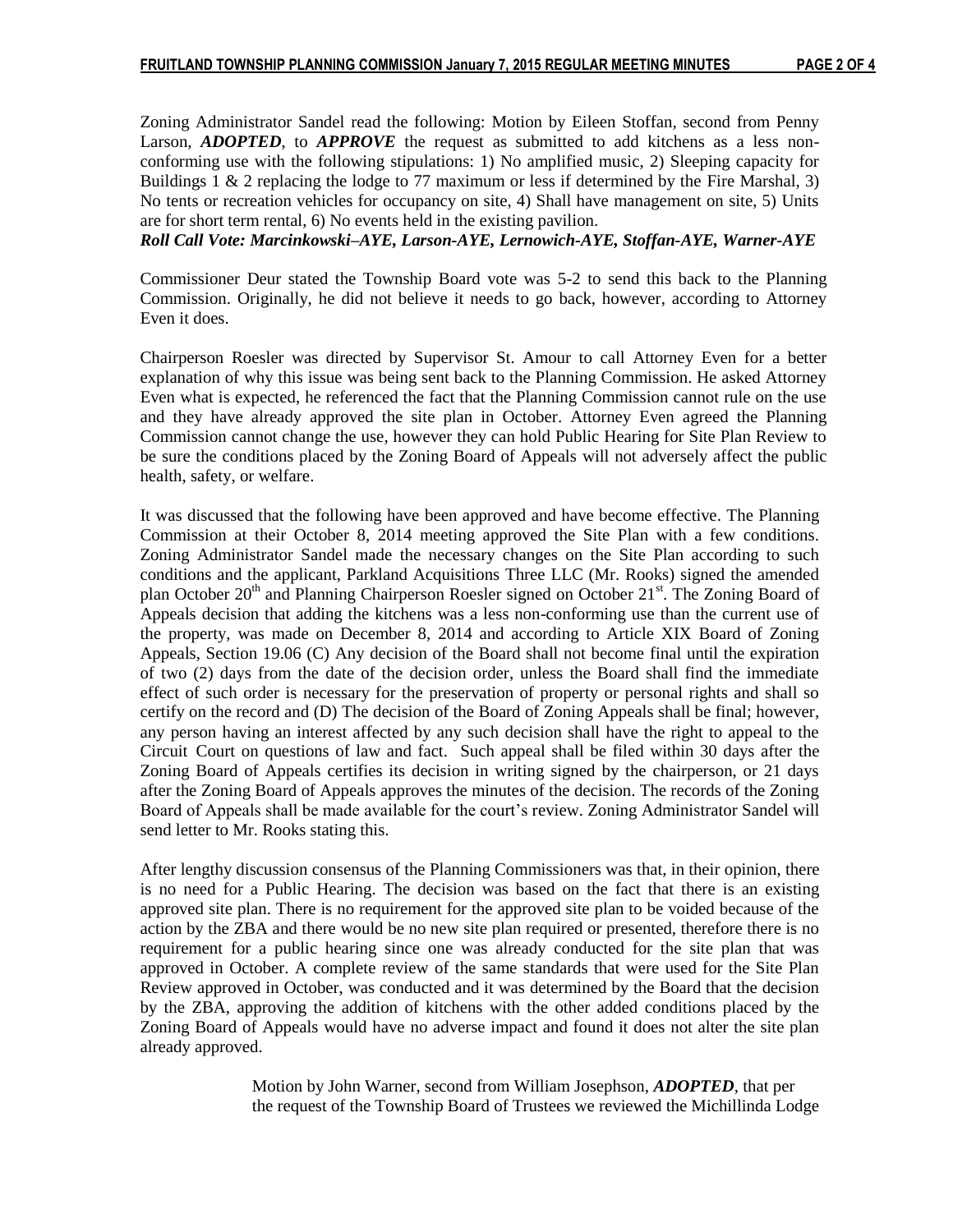Site Plan with reference to the new use approved by the Zoning Board of Appeals, and by going through the site plan review approval standards it was found that the new approved use does not impact in a negative way any of the standards, it does not alter the site plan already approved and in one case it improves conditions for all involved with reference to noise. It was found there is no need to request a new site plan, no further action is needed except to have the conditions of the Zoning Board of Appeals added to the General notes.

**7 AYES**

### **2. Reports from Sub-Committees**

 **Fences, walls, hedges, berms and screens language in Lakefront Districts (subcommittee is Commissioners Warner, Sprott and Josephson)**

No Report

### **Zoning for Sylvan Beach (sub-committee is Commissioners Sprott, Thompson, Warner and representative from Sylvan Beach)**

Commissioners Thompson and Sprott stated the sub-committee has met and they have a tentative plan on paper, they still need to have Sylvan Beach review and provide comment, a few of the changes proposed are for lot coverage, it is currently 25% and they are proposing to change that to 30%, not allowing any more sale of leaseholds, Sylvan Beach allowing septic/wells if necessary be located on common space.

## **Lakeside Inn (sub-committee is Chairperson Roesler, Commissioners Deur and Warner)**

Chairperson Roesler stated the sub-committee believes a Town Hall meeting should be held to see what people want to see happen with existing resorts. It needs to be widely published giving everyone a chance to give opinions. Consensus is to hold the Town Hall meeting at the regular meeting March 4, 2015 starting at 6:00 p.m.

### **2. Master Plan Review**

Commissioner Deur advised that he and Recording Secretary Dion met and went through most of the existing document and made some proposed changes. The proposed changes have been made and a copy given to all Commissioners for review.

### **COMMISSIONERS COMMENTS**

None

### **PLANNING/ZONING UPDATES**

Commissioner Warner stated the hearing held in December has already been discussed earlier; however, he did thank the Commissioners that were able to make it to the meeting for being there for support. There is no meeting scheduled for January.